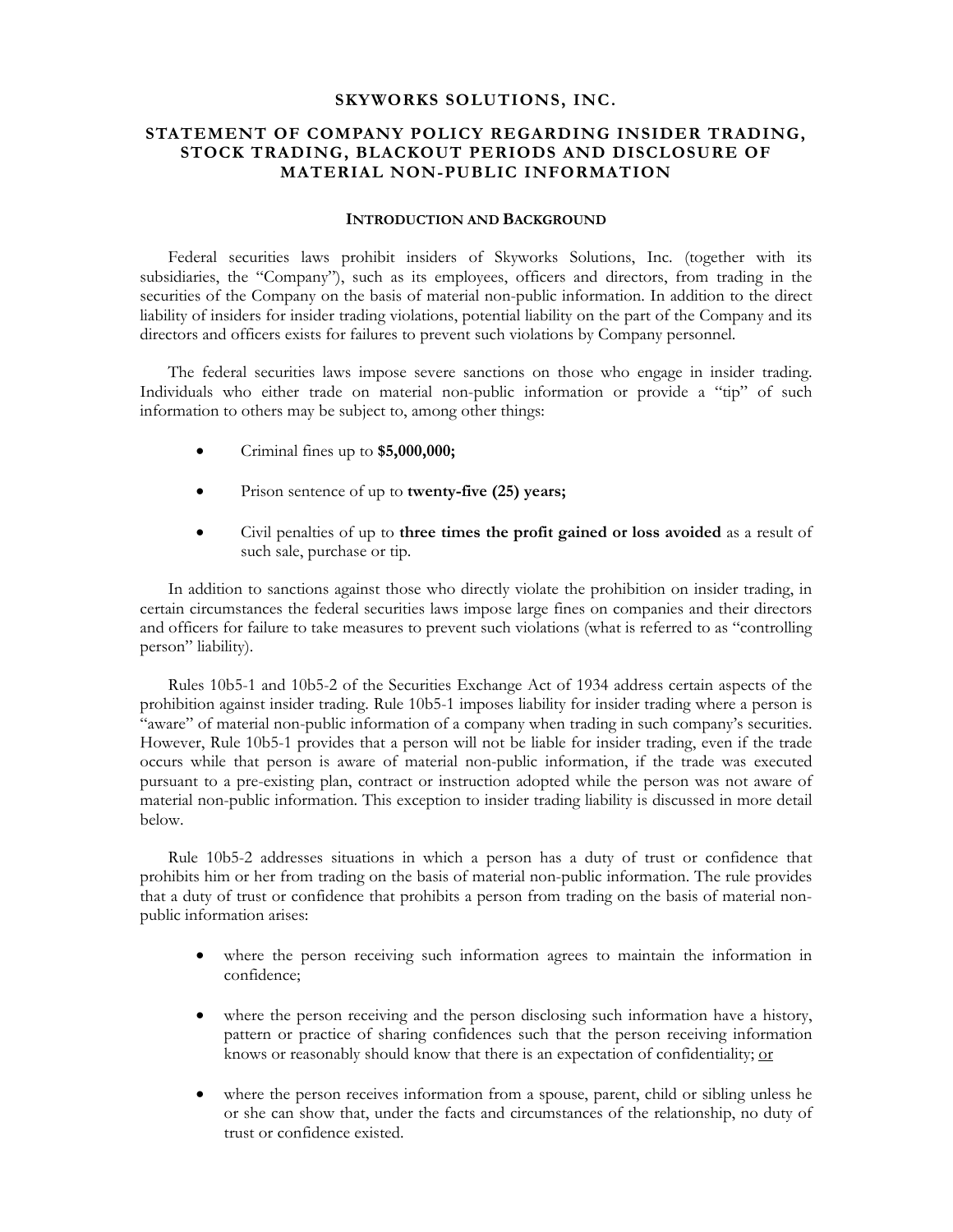In addition, SEC Regulation FD ("Reg. FD") prohibits selective disclosure of material information. More specifically, Reg. FD requires that whenever a "senior official" of the Company intentionally discloses material non-public information about the Company to securities market participants or holders of the Company's securities, the Company must simultaneously disclose that same information to the public. Senior officials include any director (including any non-employee director), executive officer, investor relations or public relations officer, or other person with similar functions. Securities market participants include broker-dealers (including their associated persons, for example, analysts and investment bankers), investment advisers, institutional investment managers and investment companies (such as hedge funds and certain venture capital funds).

Reg. FD also requires that where material non-public information has been inadvertently disclosed on a selective basis, the Company must promptly disclose that same information to the general public. Monetary penalties and other sanctions may be imposed on both the Company and its senior officials if material non-public information is either intentionally disclosed on a selective basis, or is inadvertently disclosed on a selective basis and then not subsequently disclosed publicly, where (a) at the time of disclosure the senior official either knew or was reckless in not knowing that the information was both material and non-public, or (b) after the inadvertent disclosure the senior official learns of the disclosure and knows or was reckless in not knowing that the information was both material and non-public.

In light of the severity of possible sanctions to employees and the Company for insider trading and the Company's obligation to insure that all material non-public information disclosed to securities market participants is disclosed publicly, we have adopted the following policies and procedures.

# **STATEMENT OF COMPANY POLICY RE: INSIDER TRADING**

#### **RESTRICTIONS**

General Policy: Any director, officer or employee of the Company who is aware of material nonpublic information relating to the Company may not:

(1) buy or sell securities of the Company (including its common stock, options for common stock, the Skyworks Stock Fund in the Company's 401(k) plan, securities held in a retirement account (e.g., IRA), or any other securities of the Company, such as convertible debentures or warrants, as well as derivative securities relating to the Company's stock, such as exchange-traded options);

- (2) pass such information on to others; or
- (3) engage in any other action to take advantage of such information.

Exceptions under the General Policy: The foregoing restrictions are subject to certain exceptions and do not prohibit:

(1) purchases pursuant to the Company's employee stock purchase plan or the exercise of stock options granted under the Company's stock plans during a blackout period (as described below) or at a time when you are aware of material non-public information regarding the Company. Note, however, that sales of (a) securities purchased pursuant to the employee stock purchase plan or (b) securities received upon the exercise of an option,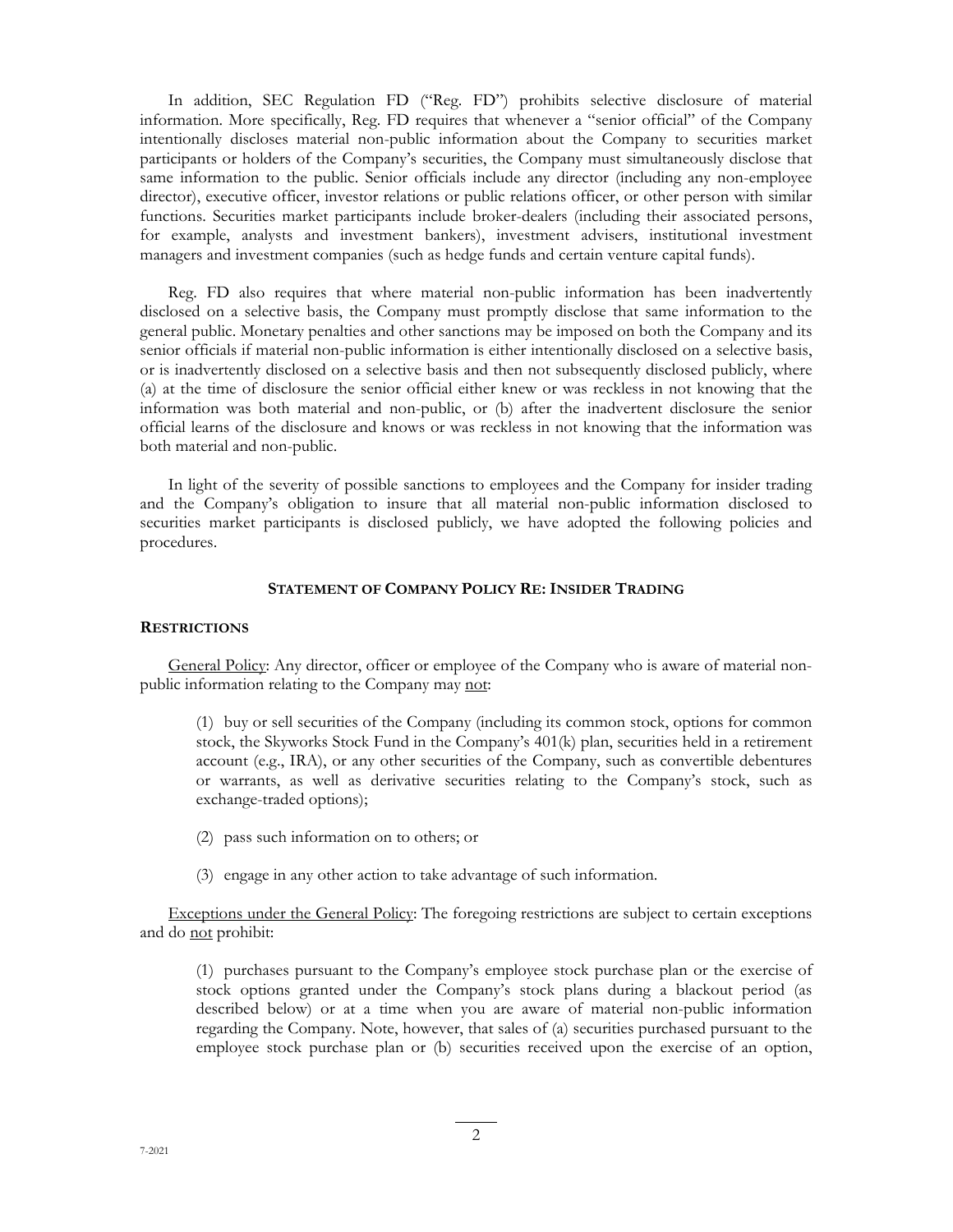including sales pursuant to a so-called "cashless exercise" of a stock option through a broker, are prohibited at such times.

(2) the purchase or sale of Company securities made under a Rule 10b5-1 trading program meeting the requirements set forth in  $Exhibit A$  to this policy statement (a "Trading") Program"), subject to compliance with all requirements of this policy.

(3) the purchase of Company securities made under a dividend reinvestment plan (a "DRIP"), provided that no election to participate in a DRIP shall occur during a blackout period or at a time when you are aware of material non-public information regarding the Company.

(4) the purchase of the Skyworks Stock Fund within the Company's 401(k) plan resulting from employer matching contributions, provided that no election to increase the percentage of the employer matching contributions that will be allocated to the Skyworks Stock Fund (including the initial election to allocate contributions to the Skyworks Stock Fund) shall occur during a blackout period or at a time when you are aware of material non-public information regarding the Company.

Selling Short, Puts and Calls: No director, officer or employee (or any of their designees) may directly or indirectly engage in the following transactions with respect to securities of the Company:

- (1) selling short, including short sales "against the box";
- (2) buying or selling put or call options; or

(3) purchasing financial instruments (including prepaid variable forward contracts, equity swaps, collars, and exchange funds), or otherwise engaging in transactions, that hedge or offset, or are designed to hedge or offset, any decrease in the market value of securities of the Company, whether through the use of traded securities, privately negotiated derivative securities or synthetic financial instruments.

Prohibition on Pledging: No director, officer or employee may purchase Company securities on margin, borrow against Company securities held in a margin account, or pledge Company securities as collateral for a loan.

Transaction in Securities of Other Companies: No director, officer or employee who, while acting for the Company, obtains material non-public information about another publicly-traded company, including customers, suppliers, competitors, joint-venture partners or potential acquisition targets may buy or sell securities (or enter into any transaction involving derivative securities or a synthetic financial instrument) of that company or otherwise misuse such information.

Applicability to Family Members and Other Third Parties: The restrictions on trading set forth above apply not only to you but also to family members, such as your spouse, domestic partner, children, parents and siblings, *as well as other persons where the relationship is such that there is a reasonable expectation of confidentiality.* Insiders are responsible for the compliance of such persons and should, if necessary, review with them the Company policy and the general prohibitions on insider trading. The restrictions on purchases or sales of Company securities also apply to any corporation, trust, partnership or other entity that you control, including venture capital partnerships.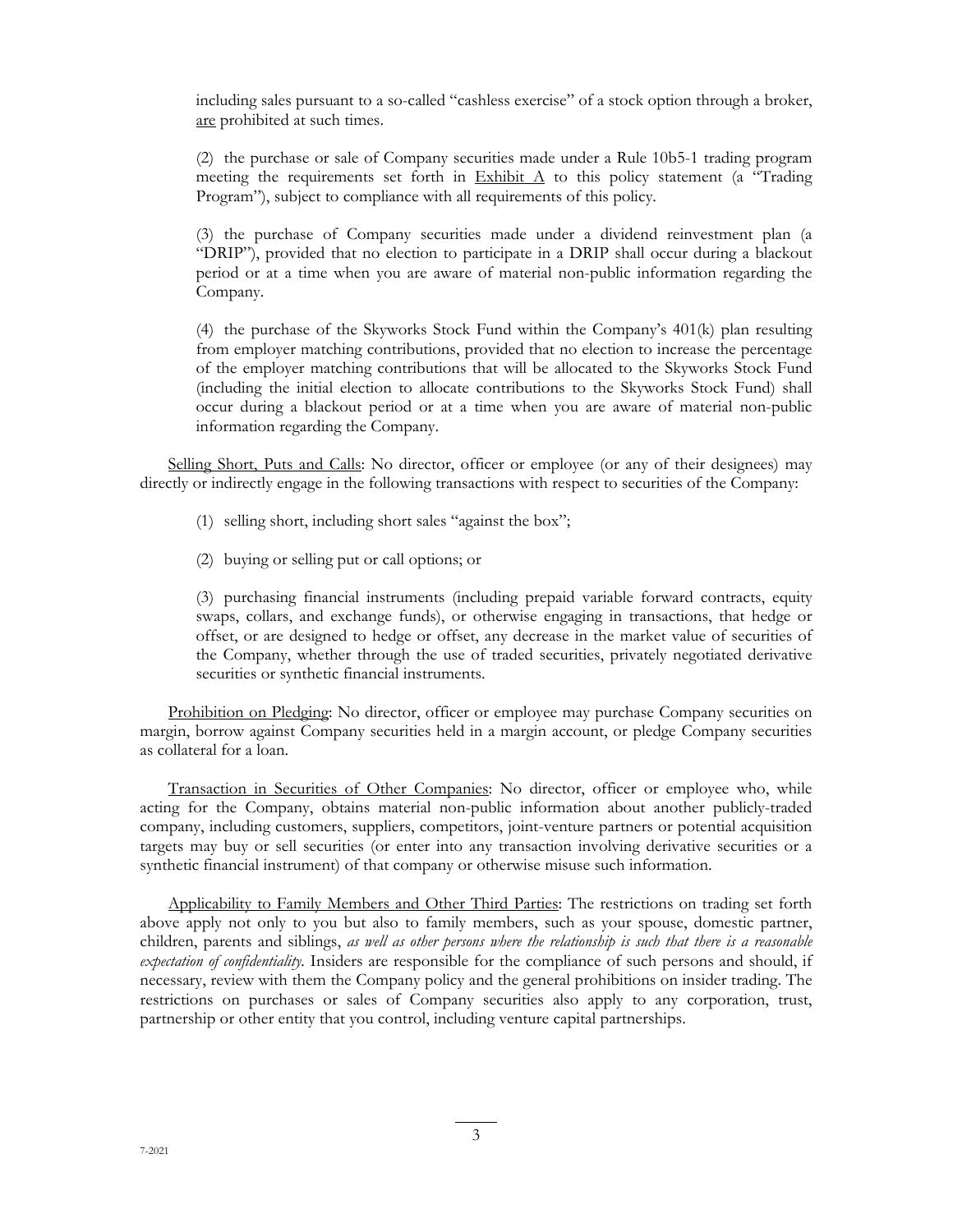### **BLACKOUT PERIODS**

In addition to the above restrictions, the Company has implemented regular, scheduled blackout periods and may institute from time to time special blackout periods, during which times trading in the Company's securities is prohibited. *The existence or non-existence of a blackout period does not alter the general prohibitions against trading based on material non-public information, which are applicable at all times.* 

Quarterly Blackout Period: No director, officer, or management-level employee (defined below) may buy or sell Company securities during the "Quarterly Blackout Period," beginning at 5:00 pm Pacific Time (the "Close of Business") on the 15<sup>th</sup> day of the third month of each of the Company's fiscal quarters and ending at the Close of Business on the first full trading day after the public announcement of the Company's quarterly results. An exercise of a stock option is not prohibited during a Quarterly Blackout Period (but the sale of the shares acquired on exercise is prohibited). Likewise, purchases pursuant to the Company's employee stock purchase plan or the Company's 401(k) plan resulting from employer matching contributions are not prohibited (but the subsequent sale of such shares is prohibited). For the purposes of the Quarterly Blackout Period, a "management-level employee" is any employee who is at a grade level in the Company of Director, Senior Director, Vice President, or Senior Vice President (i.e., grade levels 113 and above). Thus, the Quarterly Blackout Periods apply not only to officers and members of the board of directors, but they also apply to any employee who is at a grade level in the Company of Director, Senior Director, Vice President, or Senior Vice President.

Although the Quarterly Blackout Period only applies to directors, officers and management-level employees, all other employees in the company are strongly urged to exercise extreme caution if trading during a Quarterly Blackout Period and are again reminded of the general prohibition against trading based on material non-public information.

Special Blackout Period: The Company may from time to time institute a "Special Blackout Period." No director, officer or employee subject to a Special Blackout Period as specified by the Company may buy or sell Company securities during a Special Blackout Period. A notice describing any Special Blackout Period will be provided to each affected person promptly after the decision has been made to subject such person to a Special Blackout Period.

Trading Program – Exemption from Quarterly and Special Blackout Periods: The purchase or sale of Company securities made under a Trading Program (as defined in  $Exhibit A$  to this policy statement) is exempt from restrictions applicable during Quarterly and Special Blackout Periods. However, the purchase or sale of Company securities made under a Rule 10b5-1 trading program that does not qualify as a Trading Program must adhere to any restrictions applicable during Quarterly or Special Blackout Periods unless the person who established the trading program obtains a written waiver signed by the General Counsel, which will be granted solely in the Company's discretion, prior to making such purchase or sale.

DRIPs and Direct Stock Purchase Plans: Directors, officers and employees are prohibited from (a) enrolling in a DRIP, (b) withdrawing from a DRIP, (c) making changes in the amount of dividends previously elected to be reinvested under a DRIP, or (d) making any voluntary share purchases under a direct stock purchase plan, while aware of any material non-public information about the Company or during a Quarterly or Special Blackout Period to which the person is subject.

401(k) Plan: Directors, officers and employees are prohibited from (a) electing to increase the percentage of employer matching contributions that will be allocated to the Skyworks Stock Fund (including the initial election to allocate contributions to the Skyworks Stock Fund), or (b) making an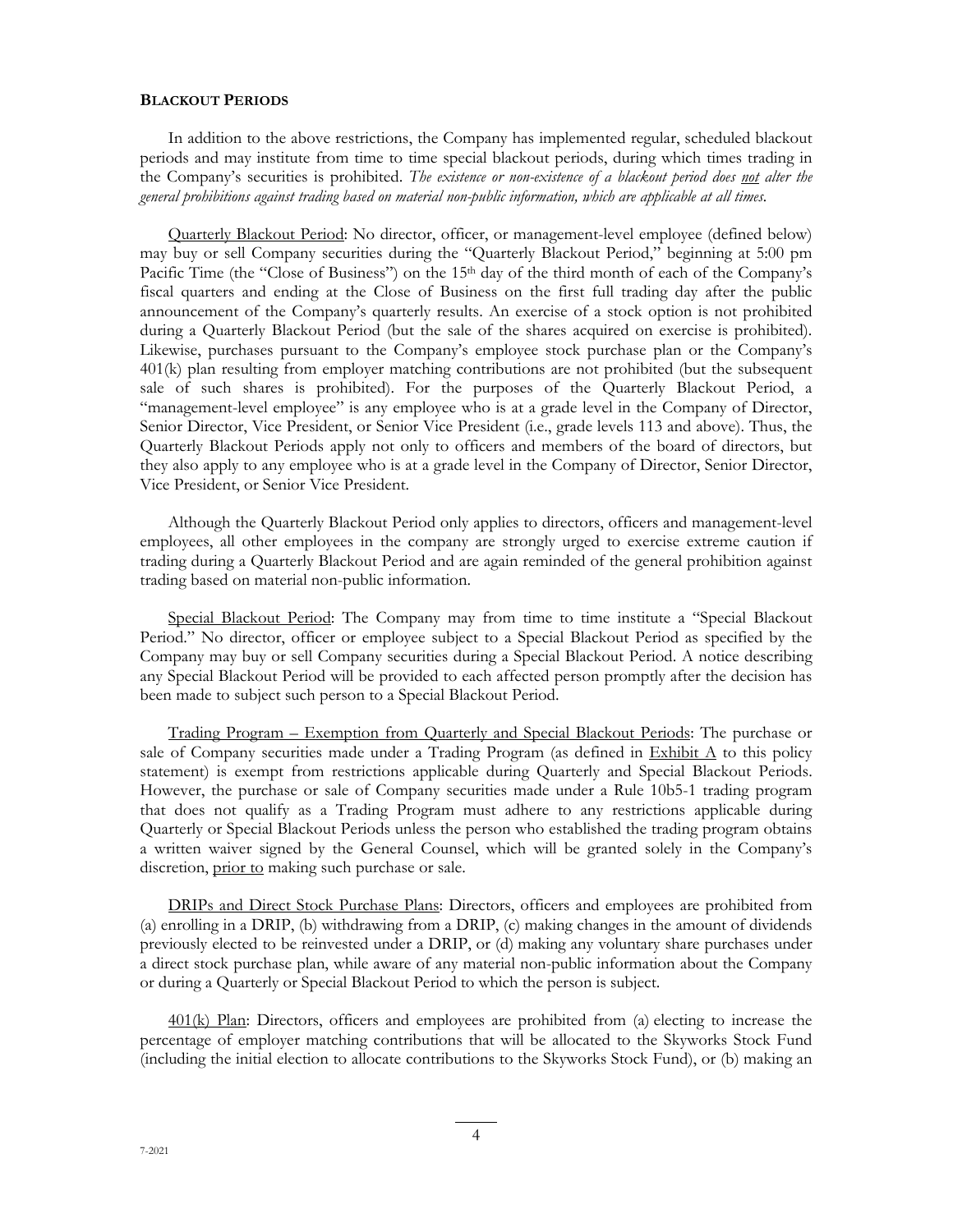intra-plan investment exchange into or out of the Skyworks Stock Fund, while aware of material nonpublic information about the Company or during a Quarterly or Special Blackout Period to which the person is subject.

Applicability to Family Members and Other Third Parties: The restrictions on trading and on taking actions related to a DRIP, 401(k) plan account or other retirement account during blackout periods apply not only to you but also to (a) family members, such as your spouse, domestic partner, children, parents and siblings, (b) other persons where the relationship is such that there is a reasonable expectation of confidentiality, and (c) any corporation, trust, partnership or other entity that you control, including venture capital partnerships.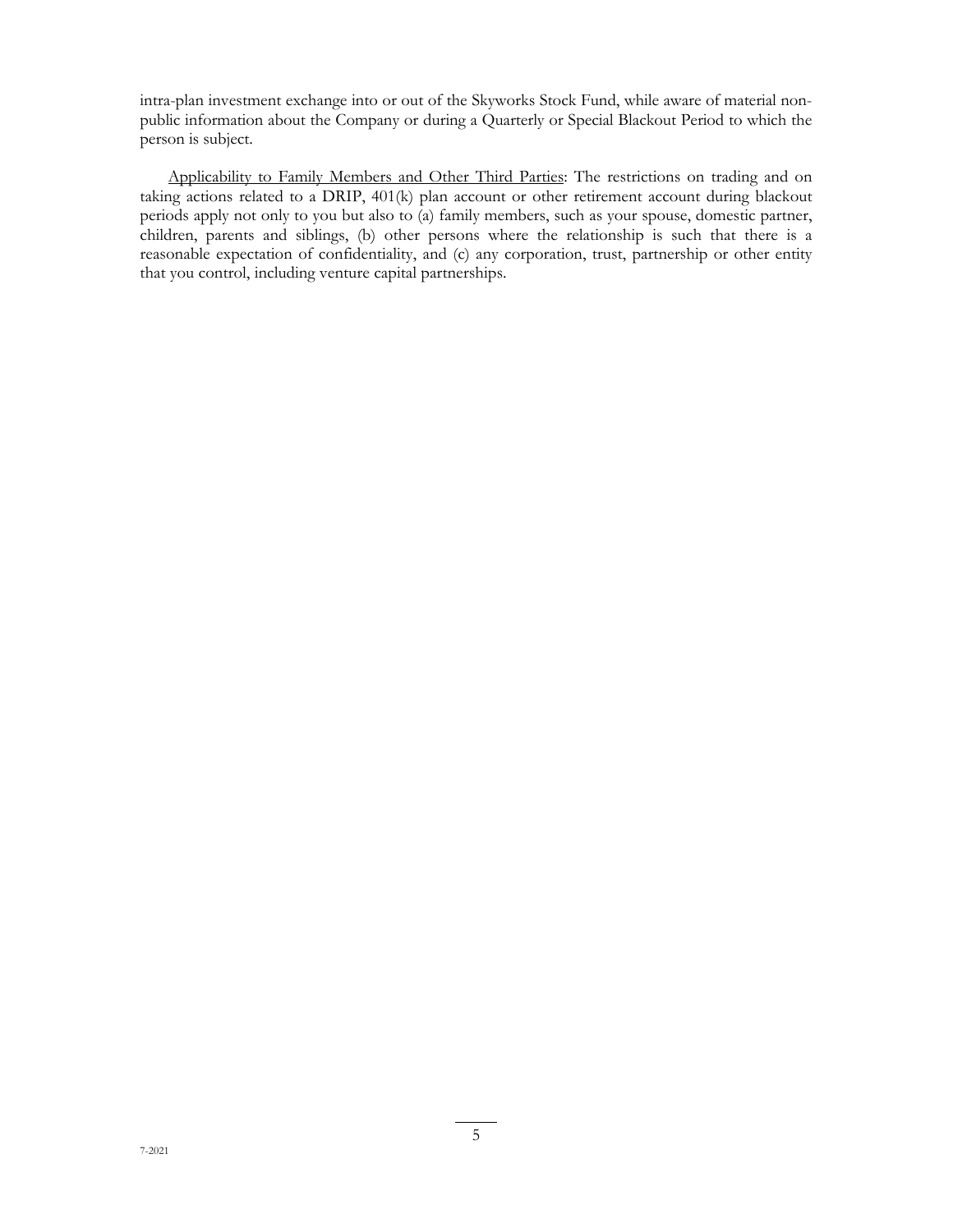# **STATEMENT OF COMPANY POLICY RE: DISCLOSURE OF MATERIAL NON-PUBLIC INFORMATION**

### **RESTRICTIONS**

General Policy: Due to the risk of inadvertent disclosure of material non-public information, no director, officer or employee may speak about or on behalf of the Company to any broker-dealer (including their associated persons, for example, an analyst or investment banker), investment adviser, institutional investment manager or investment company (including hedge funds and venture capital funds), media outlet or shareholder, except when and if he or she has been designated a Company Spokesperson. Requests for information about the Company should in all cases be promptly directed to a Company Spokesperson.

The Company has authorized the Chief Executive Officer, the Chief Financial Officer, the Vice President of Investor Relations, and those persons whom they designate from time to time in writing to be the Company Spokespersons.

Internet Disclosures: Due to the risk of inadvertent disclosure of material non-public information, no director, officer or employee shall disclose or discuss any non-public information of the Company via use of an Internet website (whether or not such site is specifically related to the Company) or any medium of communication that is conducted, expressed or implemented through or by means of the Internet, including, without limitation, in any Internet chat room, message board or social media site (e.g., Twitter, Facebook or LinkedIn). In addition, the Company strongly discourages employees from participating in such forums in any capacity when the subject matter relates to the Company or to competitors of the Company or entities with which the Company has a significant business relationship.

No-Comment Policy for Rumors and Litigation: The Company has a general policy that it will not comment on rumors concerning Company developments, including, without limitation, rumors concerning public offerings of its securities, or acquisitions or dispositions, restructurings or similar matters except as approved by a Company Spokesperson (or a designee of such Company Spokesperson). Additionally, the Company has a general policy that it will not comment on any pending or threatened litigation. Any requests for comment on the foregoing matters should be directed to an authorized Company Spokesperson.

Confidential Information: Your employment agreement with the Company prohibits you from disclosing any proprietary or confidential information of the Company (or of any other company that you obtain information about while acting for the Company) to any third party, **regardless of whether such information is material**, except when necessary for, and clearly authorized in connection with, the conduct of the Company's business.

Means For Public Disclosure: The Company will disclose material information by means of dissemination designed to provide broad, non-exclusionary distribution of the information to the public.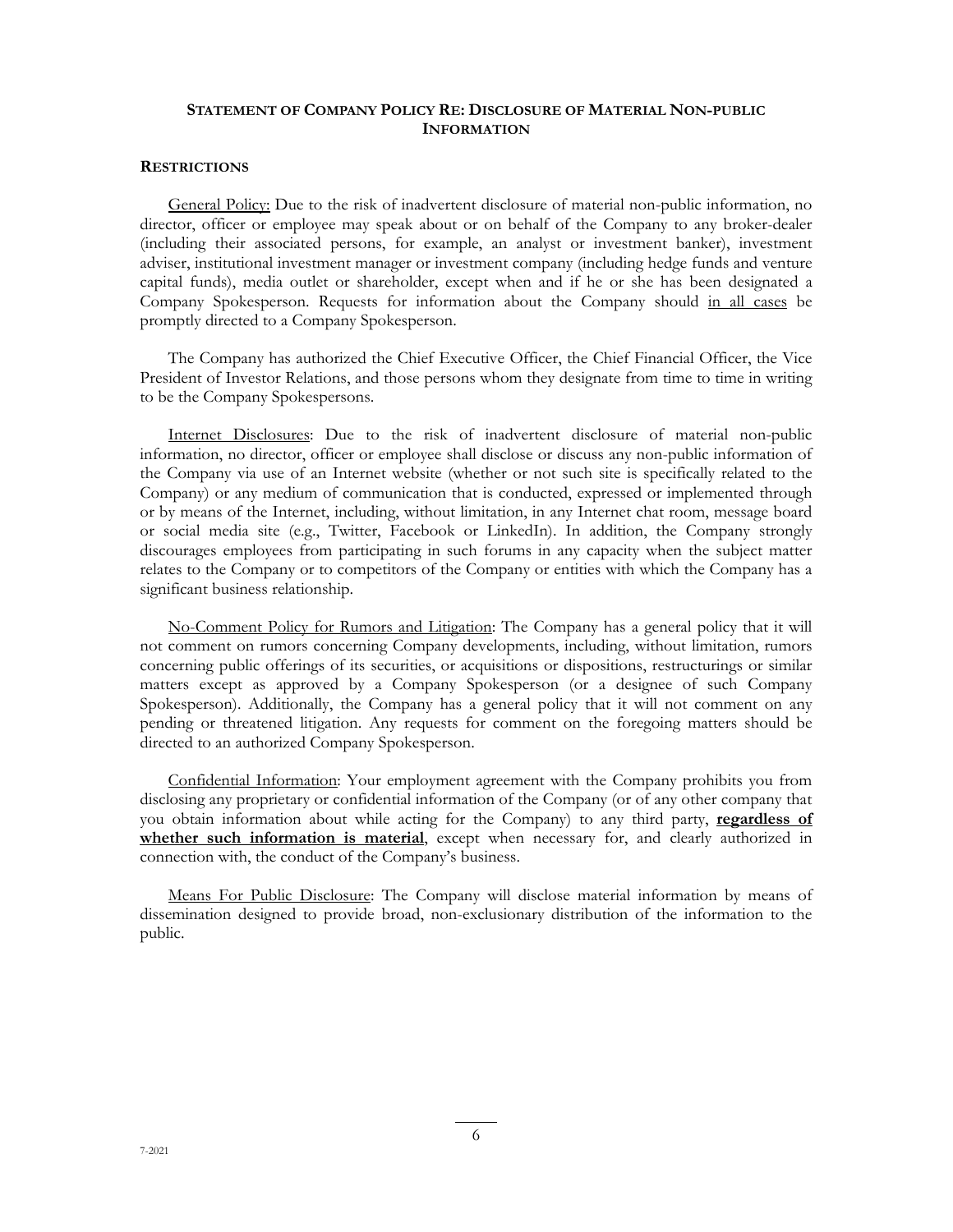### **DEFINITIONS, APPLICABILITY OF RESTRICTIONS AND OTHER IMPORTANT INFORMATION**

Material Information: Information is "material" when it is substantially likely that a reasonable investor would consider the information important in making a decision to buy, hold or sell stock and would therefore affect the price of the stock. Examples of material information include, but are not limited to:

- $\triangleright$  projections of future earnings or losses, including changes in earnings estimates;
- $\triangleright$  knowledge regarding a pending or proposed merger, acquisition or tender offer or regarding a significant sale of assets;
- $\triangleright$  changes in dividend policies or the announcement of a stock repurchase program;
- $\triangleright$  the declaration of a stock split, or the offering of additional securities;
- changes in management;
- breakthroughs in technology;
- $\triangleright$  the introduction or status of significant new products;
- significant litigation developments;
- $\triangleright$  breaches of the company's information technology systems or other cybersecurity incidents;
- $\triangleright$  the award or loss of a substantial contract or gain or loss of a substantial customer or supplier; and
- $\triangleright$  a change in the company's auditor or an auditor notification that the issuer may no longer rely on an auditor's audit report.

Either positive or negative information may be material. If you are unsure at any time as to whether you are aware of material information about the Company, you should contact the Compliance Administrator for clarification. The prohibition on selective disclosure of material nonpublic information during conversations with securities market participants applies to all directors (including outside directors), officers, investor relations or public relations officers or other persons with similar functions.

Transition from "Non-Public" to "Public" Information: The restrictions on purchases or sales of Company securities based on material information apply not only to non-public information but also for a limited time after such information has been released to the public. The Company's shareholders and the investing public must be afforded time to receive and digest material information before it can be considered in the public domain. As a general rule, you should consider material information to be non-public from the time you become aware of material information until the Close of Business on the first full trading day after it has been released by the Company to the public and, accordingly, you should not engage in any stock transactions until after that time. If the information is complex or is not widely disseminated, the Company will advise you in certain circumstances that you must wait an even longer period of time.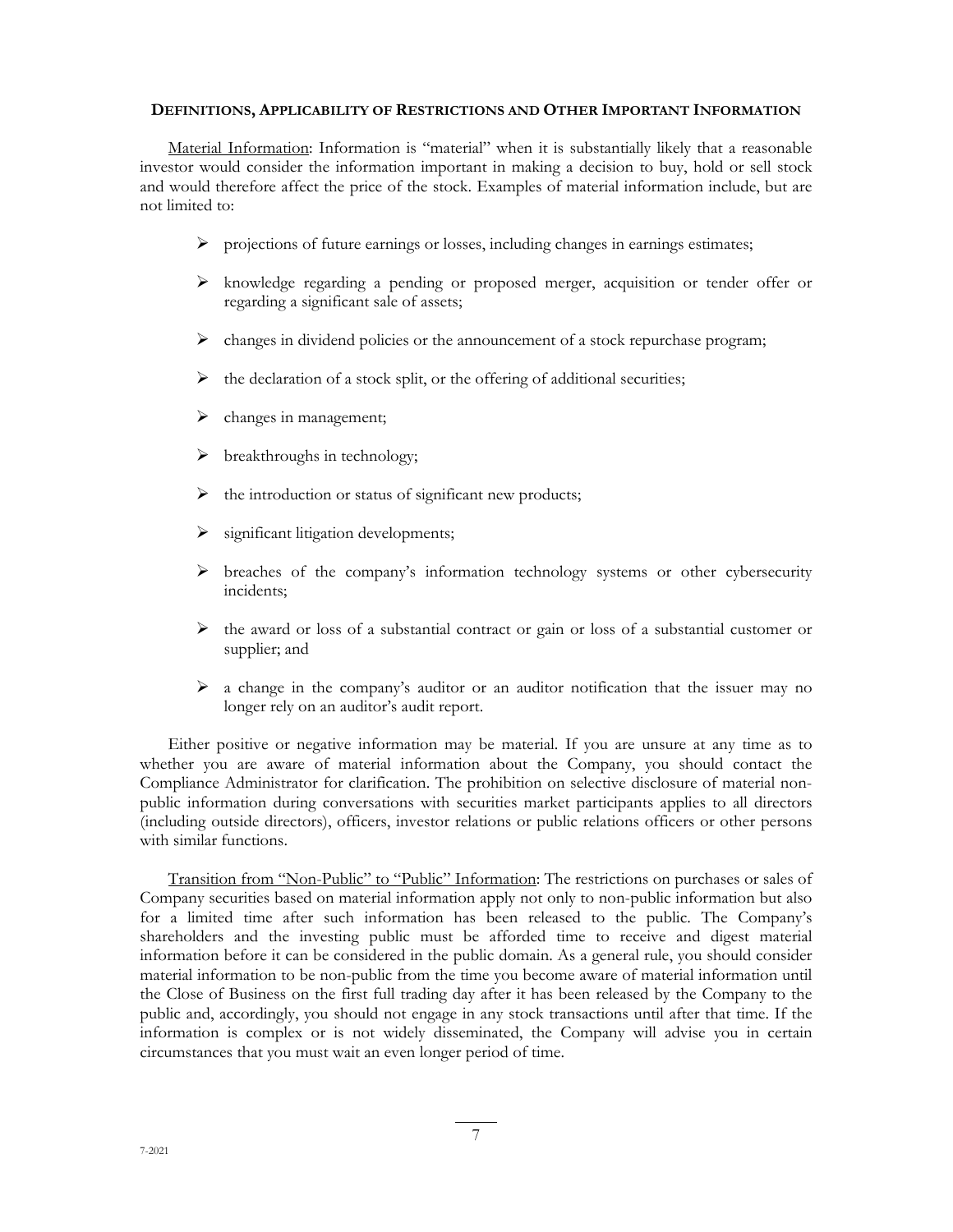Tipping Information to Others: The above policy includes a prohibition against passing material non-public information about the Company (or any other company that you obtain information about while acting for the Company) to others. This includes a prohibition against disclosure of any material non-public information to your family, friends, social acquaintances or anyone else. This prohibition applies whether or not you receive any benefit from the other person's use of that information.

Post-Employment Obligations: Following the cessation of your business relationship with the Company, the insider trading laws continue to prohibit any trading by you while you are aware of material non-public information. Accordingly, if your employment ceases at a time when you are aware of material non-public information about the Company, then the prohibitions on trading described above shall continue to apply to you until the time that such information becomes public or is no longer considered to be material. In any event, you should consult with your counsel prior to any sale of Company securities after your business relationship with the Company terminates, particularly during any "Blackout Period" immediately following the cessation of your business relationship with the Company.

Internet Forums: The above policy includes a prohibition against disclosing or discussing nonpublic information of the Company via an Internet website (whether or not such site is specifically related to the Company) or any medium of communication that is conducted, expressed or implemented through or by means of the Internet (e.g., an Internet chat room, message board or social media site). It is difficult, if not impossible, to participate in such forums without divulging some non-public information concerning the Company (whether material or not), regardless of the participant's intent. These forums are often filled with inaccuracies, and good-intentioned attempts to "correct the record" may result in more harm than good. Readers of this type of information may use such information—especially inadvertently disclosed "material" information—in inappropriate ways over which neither the discloser nor the Company has control. All employees need to be vigilant to ensure that no non-public information (especially material information such as earnings-related information, key technology developments, or significant customer wins) "leaks" to the public before the Company officially releases it.

Lastly, it is a common misperception that the identity of participants on Internet discussion forums is secret. You should be aware that government agencies, companies *and* individuals may obtain this information under certain circumstances, and thus there may be no real "anonymity" on the Internet.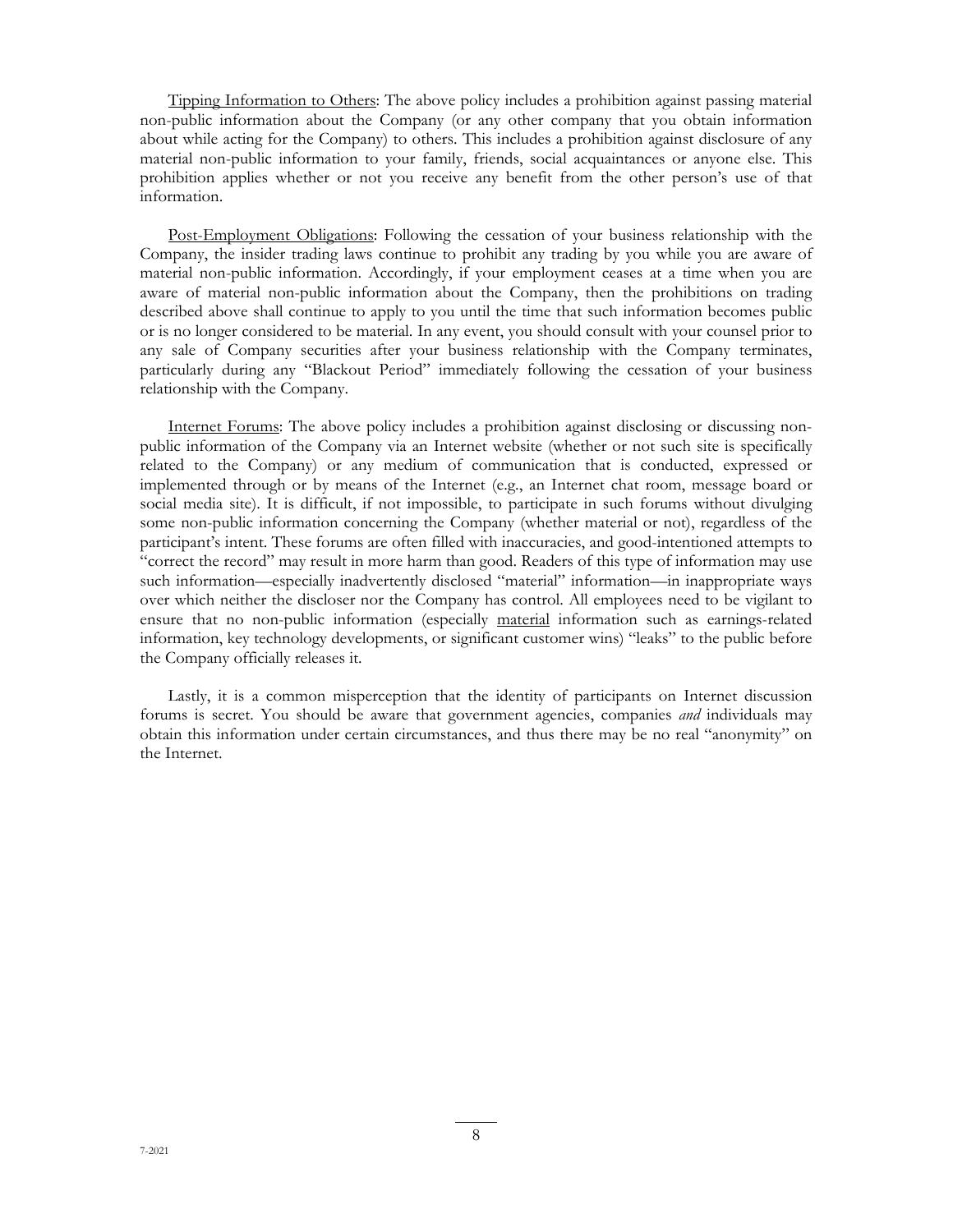### **CONCLUSION**

This policy statement is intended to present the Company's policies and procedures with respect to the trading of securities by directors, officers and employees and the disclosure of material nonpublic information to securities market participants. The procedures and policies set forth in this policy statement present only a general framework within which you may purchase and sell securities of the Company without violating the insider trading laws. You have the ultimate responsibility for complying with the insider trading laws, which obligations may extend beyond those set forth herein, and you should obtain additional guidance whenever possible. Please note, however, that your failure to comply with the policies and procedures set forth above may result in the Company taking disciplinary action against you up to and including termination, whether or not your failure to comply results in a violation of law.

If you have any questions about the Company's policies and procedures, please feel free to call either Robert Terry or Daniel Ricks, the Compliance Administrators, at (949) 231-3140 or (949) 231- 4038, respectively.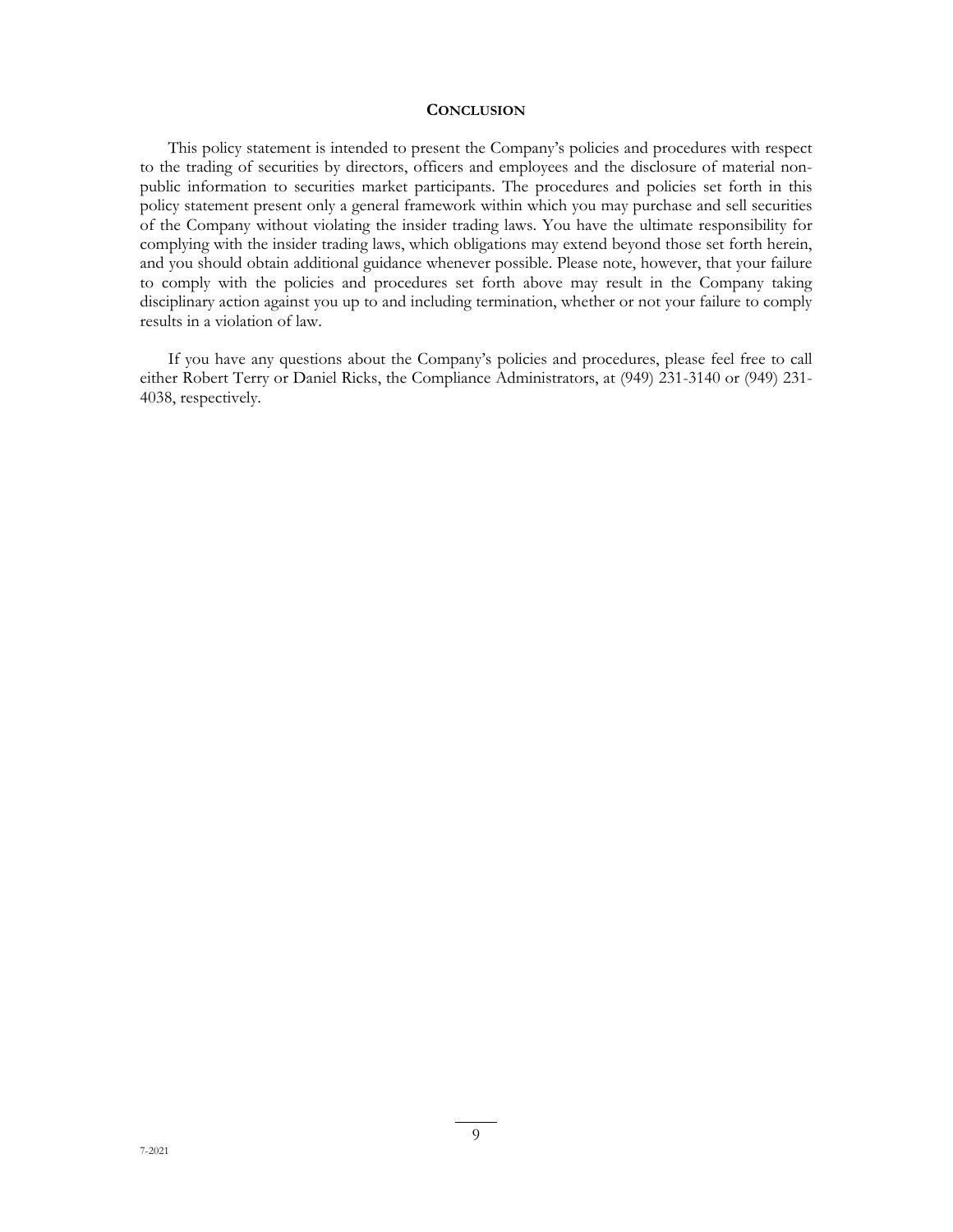### **EXHIBIT A**

#### **10b5-1 TRADING PROGRAMS**

Directors, officers and other persons designated by the General Counsel ("Eligible Insiders") may want to consider implementing a trading program under Rule 10b5-1 at a time when they are not aware of material non-public information. Rule 10b5-1 allows a director, officer or employee to pre-establish a plan or pattern for future trades with respect to Company securities, or to provide instructions to a third party to execute trades on behalf of the seller. An Eligible Insider who sets up a trading program under Rule 10b5-1 that meets the additional, Company-imposed requirements set forth below (a "Trading Program"), will be allowed to have his or her broker or agent execute sales and purchases under the Trading Program even if at the time the trades take effect the Eligible Insider may be aware of material non-public information or may be subject to a Quarterly or Special Blackout Period. Eligible Insiders and other employees who set up Rule 10b5-1 trading programs that do not qualify as Trading Programs will remain subject to Quarterly and Special Blackout Periods for all trades, including sales and purchases under their Rule 10b5-1 programs, unless they obtain approval in writing from the General Counsel for an exemption, which will only be granted in the Company's discretion, prior to making such purchase or sale. For more information about establishing a Trading Program, please contact the General Counsel. Notwithstanding the foregoing, the parameters for participation in a Trading Program will be established by the Company, and the Company may require suspension of any purchase or sale of Company securities under such Trading Program, which includes a "blind trust," as it deems reasonably necessary or prudent.

Specifically, in order to qualify as a Trading Program (and therefore be allowed to proceed with sales and purchases during Quarterly and Special Blackout Periods), a trading program set up by an Eligible Insider must meet the following requirements:

(1) the Trading Program must be established in writing at least forty-five (45) days prior to the first trade authorized under the Trading Program, and be signed and dated by the person entering into the Trading Program;

(2) a copy of the Trading Program must be filed with the General Counsel within five business days after the Trading Program is established in writing;

(3) the Trading Program may not be commenced during any Quarterly Blackout Period or any Special Blackout Period to which the person who proposes to establish a Trading Program is subject;

(4) the Trading Program must be in a form that meets the requirements of Rule 10b5-1 and must explicitly provide for the Company's right of suspension pursuant to paragraph (5) below; and

(5) the Trading Program must by its terms be subject to the right of the Company to suspend trades to the extent the Company deems such suspension to be in the best interests of the Company, as for example, where such suspension is necessary to comply with the requests of underwriters for "lock-up" agreements in connection with an underwritten public offering of the Company's securities.

Those persons who enter into a Trading Program are also subject to the following restrictions.